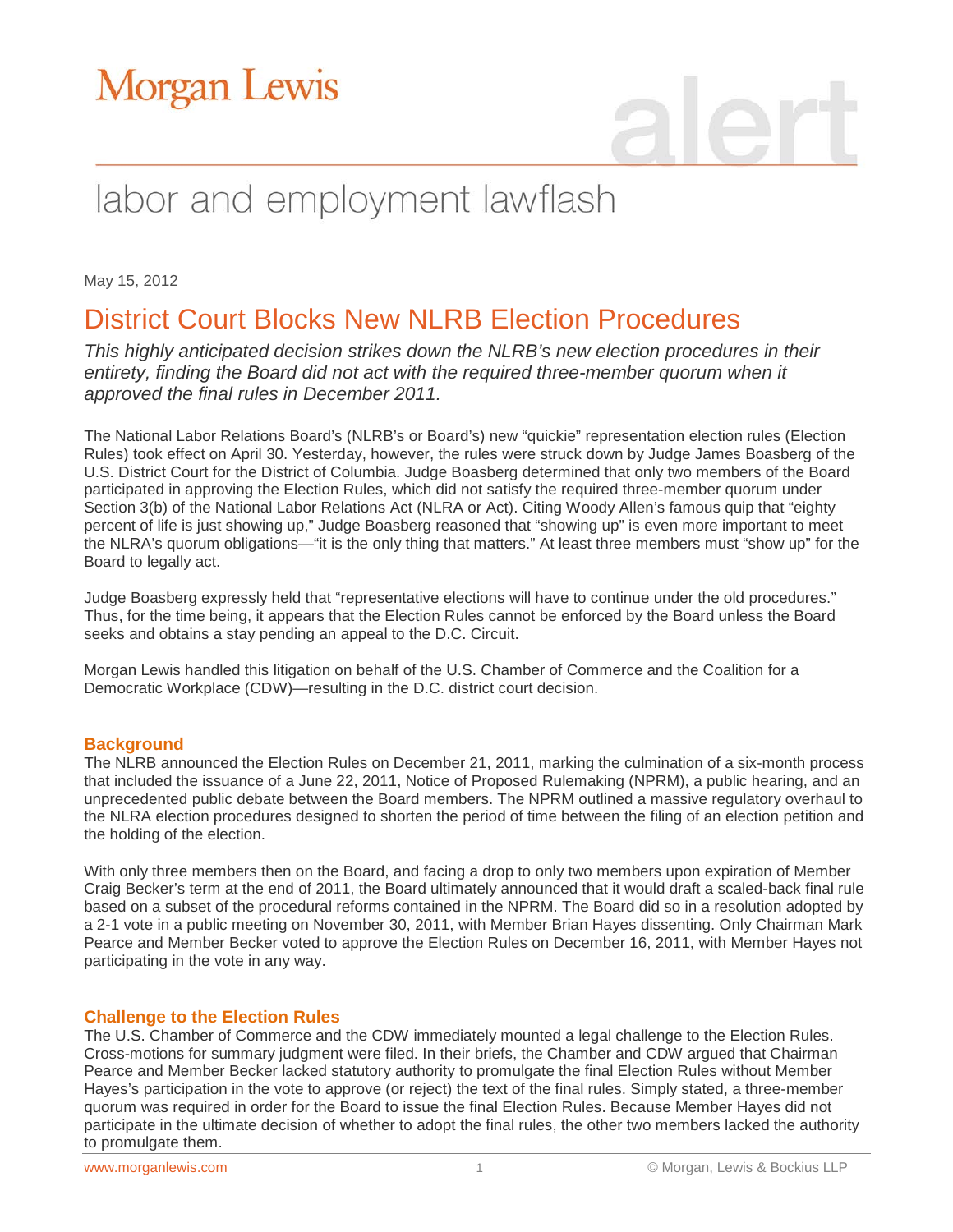# **Morgan Lewis**

The plaintiffs also argued that the Election Rules conflict with Sections 9(c)(1) and 3(b) of the NLRA because the Election Rules authorize hearing officers to exclude all evidence regarding issues of voter eligibility or inclusion, while at the same time preventing employers from seeking pre-election review by the Board in order to stay an election. Finally, the plaintiffs argued that the Election Rules were issued in an arbitrary and capricious manner, including by overturning Board precedent on the proper scope of the pre-election hearing without three affirmative votes, contrary to the Board's long-standing practice.

#### **Judge Boasberg's Decision**

Ultimately, yesterday's decision turned on only the plaintiffs' quorum argument. "At the end of the day, while the Court's decision may seem unduly technical, the quorum requirement, as the Supreme Court has made clear, is no trifle." Judge Boasberg rejected the two arguments made by the NLRB to count Member Hayes as part of the quorum. First, the judge ruled that Hayes's participation in two earlier decisions relating to the final rule's publication was not enough to satisfy the NLRA's quorum requirement: "[I]t is the final decision to adopt (or not to adopt) a given rule that transforms words on paper into binding law. That decision, which in this case took place on December 16, 2011, required a quorum." Second, he ruled that Member Hayes was not "present" for the December 16 vote: "The NLRB's suggestion that the quorum requirement was satisfied on the ground that three members held office when the rule was approved contradicts the clear pronouncements of the Supreme Court as well as common practice (and common sense). Something more than mere membership is necessary."

#### **Impact**

The Board's recent forays into rulemaking, including the notice-posting requirement and the new "quickie" election rules, have run into judicial opposition and remain stymied in the courts. Based on yesterday's decision, employers should expect that the new election procedures—which initially took effect on April 30—will be suspended while the litigation proceeds. It is possible for the Board to seek a stay of the decision while an appeal is pending, but the probability of such a stay being issued is not likely.

While being very careful not to indicate at all an opinion about the merits of the Election Rule or the other substantive arguments raised by the plaintiffs, Judge Boasberg further notes in passing that the "ruling need not necessarily spell the end of the final rule for all time. . . . [N]othing appears to prevent a properly constituted quorum of the Board from voting to adopt the rule if it has the desire to do so." Whether the Board will attempt to reissue the "quickie" election rules with its current complement of three Democrats and two Republicans remains to be seen. Any attempt at new rulemaking will trigger renewed substantive and procedural challenges to election procedure changes. In the meantime, all of these issues may be considered by the D.C. Circuit if and when the Board appeals Judge Boasberg's decision.

#### **Contacts**

If you have any questions or would like more information on the issues discussed in this LawFlash, please contact any of the following Morgan Lewis attorneys:

| Washington, D.C.     |              |                             |
|----------------------|--------------|-----------------------------|
| Howard M. Radzely    | 202.739.5996 | hradzely@morganlewis.com    |
| Charles I. Cohen     | 202.739.5710 | ccohen@morganlewis.com      |
| Joseph E. Santucci   | 202.739.5398 | jsantucci@morganlewis.com   |
| Jonathan C. Fritts   | 202.739.5867 | jfritts@morganlewis.com     |
| John F. Ring         | 202.739.5096 | jring@morganlewis.com       |
| Chicago              |              |                             |
| Philip A. Miscimarra | 312.324.1165 | pmiscimarra@morganlewis.com |
| Ross H. Friedman     | 312.324.1172 | rfriedman@morganlewis.com   |
| <b>Houston</b>       |              |                             |
| A. John Harper II    | 713.890.5199 | aharper@morganlewis.com     |
|                      |              |                             |